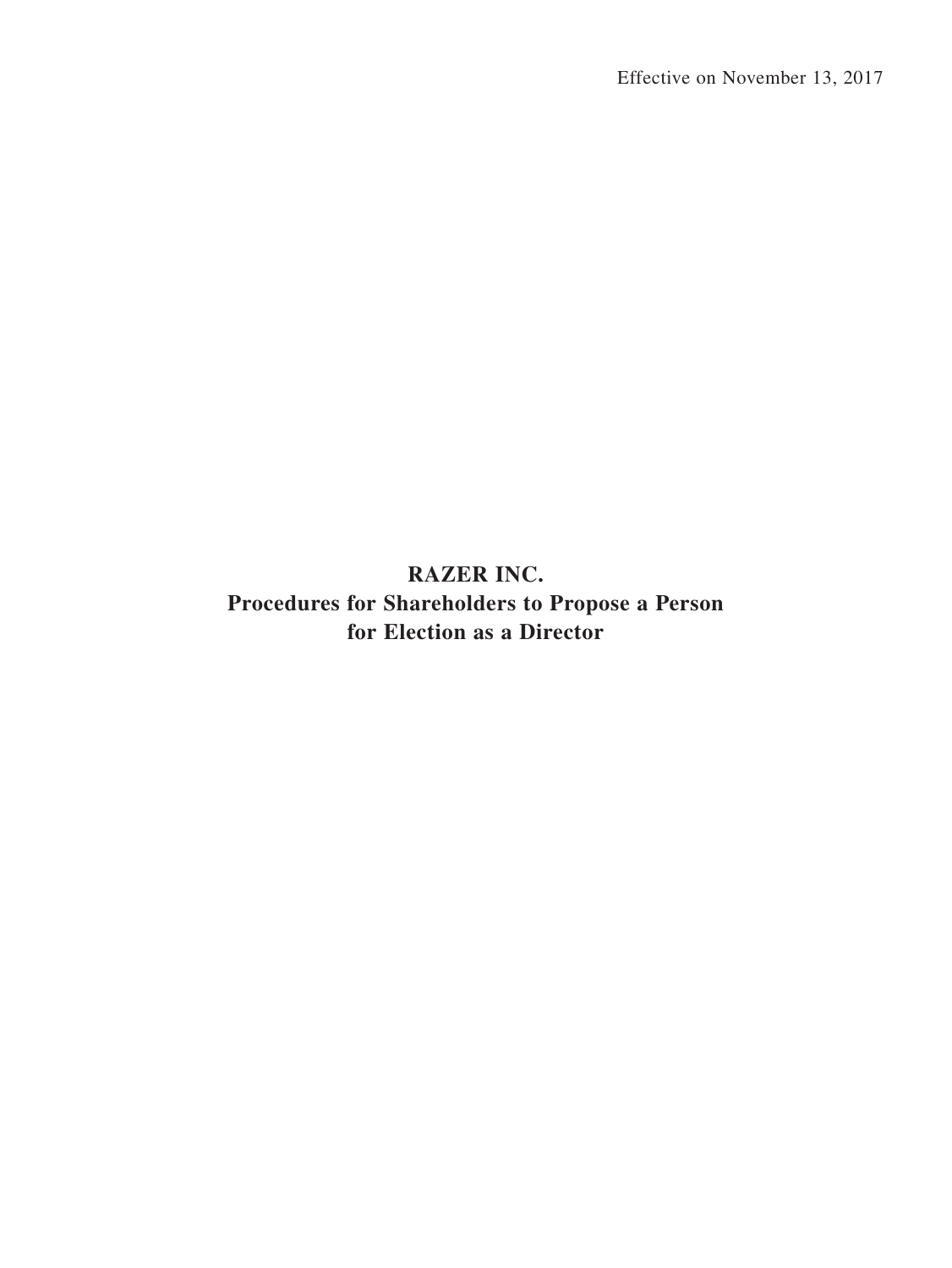## **Written Notice by Shareholder**

Articles 16.2, 16.3, 16.4 and 16.18 of the amended and restated memorandum and articles of association of the Company provides that no person other than a director of the Company (the "Director") retiring at any general meeting shall, unless recommended by the board of directors (the "Board") for election, be eligible for election to the office of Director at any general meeting, unless during the period commencing no earlier than the day after the despatch of the notice of the general meeting appointed for such election and ending no later than seven days prior to the date of such general meeting, there has been lodged at the principal office of the Company or such place where the Board may determine such notice in writing of the intention to propose that person for election as a Director and notice in writing signed by that person of his willingness to be elected.

Any shareholder desiring to propose a person ("Candidate") for election as a Director at a general meeting may do so by giving the principal office of the Company a written notice which identifies the Candidate and includes the information required below. The notice and supporting information should be sent with attention to the Company Secretary at the address of the Company at 514 Chai Chee Lane, #07-05, Singapore 469029.

## **Content of Notice**

The written notice must include the following:

- 1. The name of the nominating shareholder, and the address(es) and phone number(s) at which the nominating shareholder can be contacted;
- 2. Evidence of shareholding of the nominating shareholder;
- 3. The Candidate's full name, together with address(es) and phone number(s) where the Candidate can be contacted;
- 4. A statement of the Candidate's qualifications and experiences, and any other qualities that the nominating shareholder believes that the Candidate would bring to the Board;
- 5. The Candidate's resume, which must include at a minimum a detailed description of the Candidate's business, professional or other appropriate experience, education background, a statement of whether he had convicted criminal offence(s) in the past, a list of other boards of directors of public companies (if any) on which the Candidate currently serves or on which he or she served in the last three (3) years and other details of the Candidates as required under rule 13.51(2) of the Rules Governing the Listing of Securities on The Stock Exchange of Hong Kong Limited ("Listing Rules"); and
- 6. A written statement, signed by the Candidate, agreeing that he or she will (i) be a nominee for election to the Board, and (ii) serve as Director if he or she is elected by shareholders.

The nominating shareholder may also include any additional information that the shareholder believes is relevant to the Nomination Committee's consideration of the Candidate. If a shareholder proposes a Candidate without submitting all of the foregoing items, the Nomination Committee may, in its discretion, reject the proposed Candidate, request more information from the nominating shareholder, or consider the proposed Candidate while reserving the right to request more information.